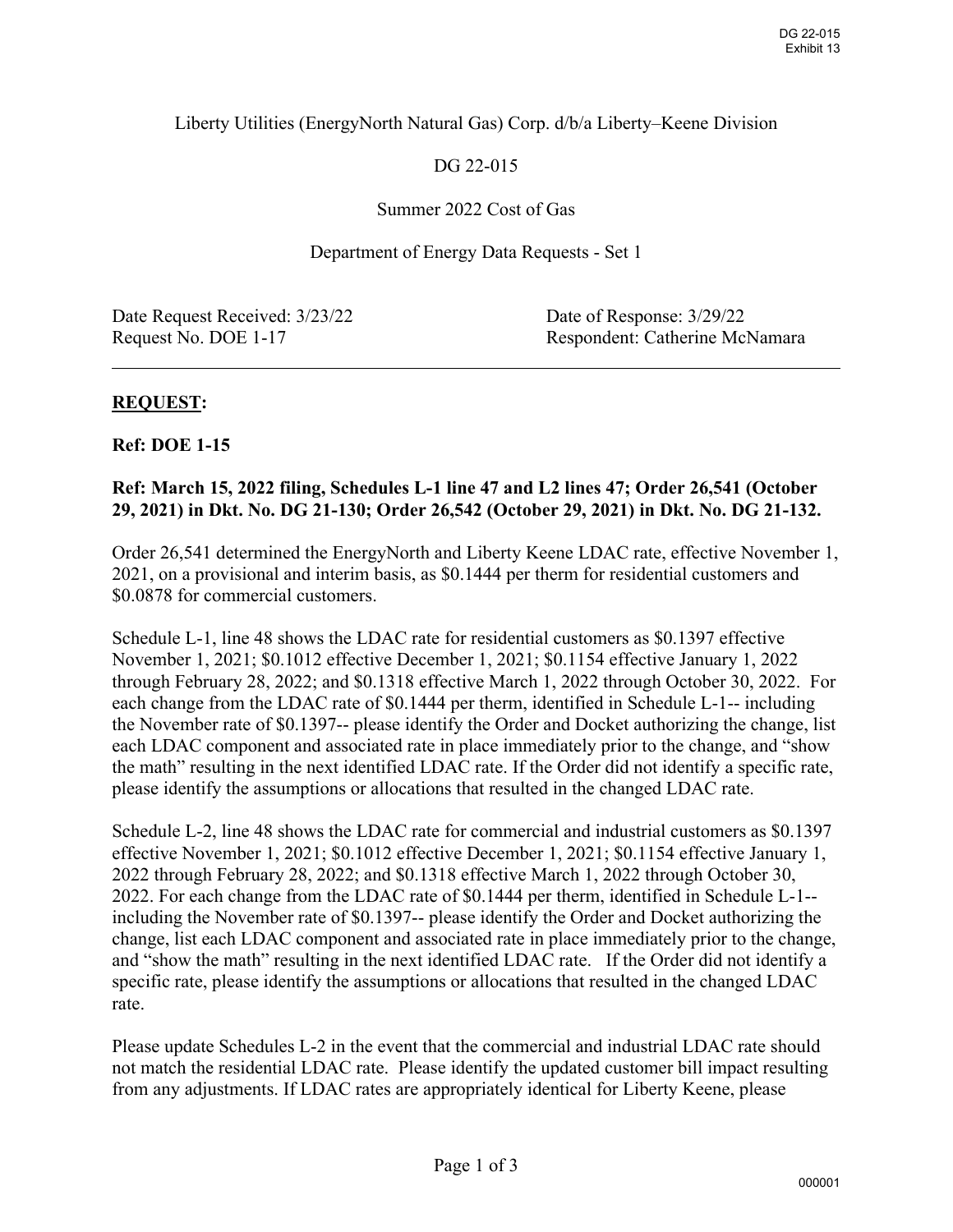reference the tariff provision that so states. Should Order 26.542 (October 29, 2021) at 9-10 DG 21-132 be updated to correct an assignment of different LDACs for Liberty- Keene residential and commercial-industrial customers?

# **RESPONSE:**

Note that there are no Schedules L-1 and L-3. We assume the question intended to refer to schedules "I-1" and "I-2." Also, the question above did not include another reference in the ordering clause that is important here, that the approved rates included "adjustments to remove rate case expenses and RDAF as discussed in this order."

The \$0.1444 cited in Order 26, 541 for residential customers already had the RDAF removed but did not include the removal of the rate case expenses. Once the rate case expenses were removed the approved rate became \$0.1397.

Below is what was included in the October 19, 2021, filing, which already had the RDAF issue removed.

|                                                            |   |        |  | <b>Sales</b>     |  |  |
|------------------------------------------------------------|---|--------|--|------------------|--|--|
| Residential Non Heating Rates - R-1, R-5                   |   |        |  | <b>Customers</b> |  |  |
| Energy Efficiency Charge                                   | æ | 0.0861 |  |                  |  |  |
| Demand Side Management Charge                              |   | 0.0000 |  |                  |  |  |
| Conservation Charge (CCx)                                  |   |        |  | 0.0861           |  |  |
| Relief Holder and pond at Gas Street, Concord, NH          |   | 0.0000 |  |                  |  |  |
| <b>Manufactured Gas Plants</b>                             |   | 0.0155 |  |                  |  |  |
| Environmental Surcharge (ES)                               |   |        |  | 0.0155           |  |  |
| Revenue Decoupling Adjustment Factor (RDAF)                |   |        |  | 0.0152           |  |  |
| Energy Efficiency Resource Standard Lost Revenue Mechanism |   |        |  | 0.0000           |  |  |
| Rate Case Expense Factor (RCEF)                            |   |        |  | 0.0121           |  |  |
| Gas Assistance Program (GAP)                               |   |        |  | 0.0156           |  |  |
| <b>LDAC</b>                                                |   |        |  | 0.1444           |  |  |

Once the rate case expenses were removed from the Rate Case Expense Factor, the approved rate became \$0.1397. This is the rate that was used for November 2021.

|                                                            |    |        | Sales            |
|------------------------------------------------------------|----|--------|------------------|
| Residential Non Heating Rates - R-1, R-5                   |    |        | <b>Customers</b> |
| Energy Efficiency Charge                                   | \$ | 0.0861 |                  |
| Demand Side Management Charge                              |    | 0.0000 |                  |
| Conservation Charge (CCx)                                  |    |        | 0.0861           |
| Relief Holder and pond at Gas Street, Concord, NH          |    | 0.0000 |                  |
| Manufactured Gas Plants                                    |    | 0.0155 |                  |
| Environmental Surcharge (ES)                               |    |        | 0.0155           |
| Revenue Decoupling Adjustment Factor (RDAF)                |    |        | 0.0152           |
| Energy Efficiency Resource Standard Lost Revenue Mechanism |    |        | 0.0000           |
| Rate Case Expense Factor (RCEF)                            |    |        | 0.0074           |
| Gas Assistance Program (GAP)                               |    |        | 0.0156           |
| <b>LDAC</b>                                                |    |        | 0.1397           |

Similarly, the \$0.0878 cited in Order 26,541 for commercial customers already had the RDAF removed but not the Rate Case Expenses, as shown below.